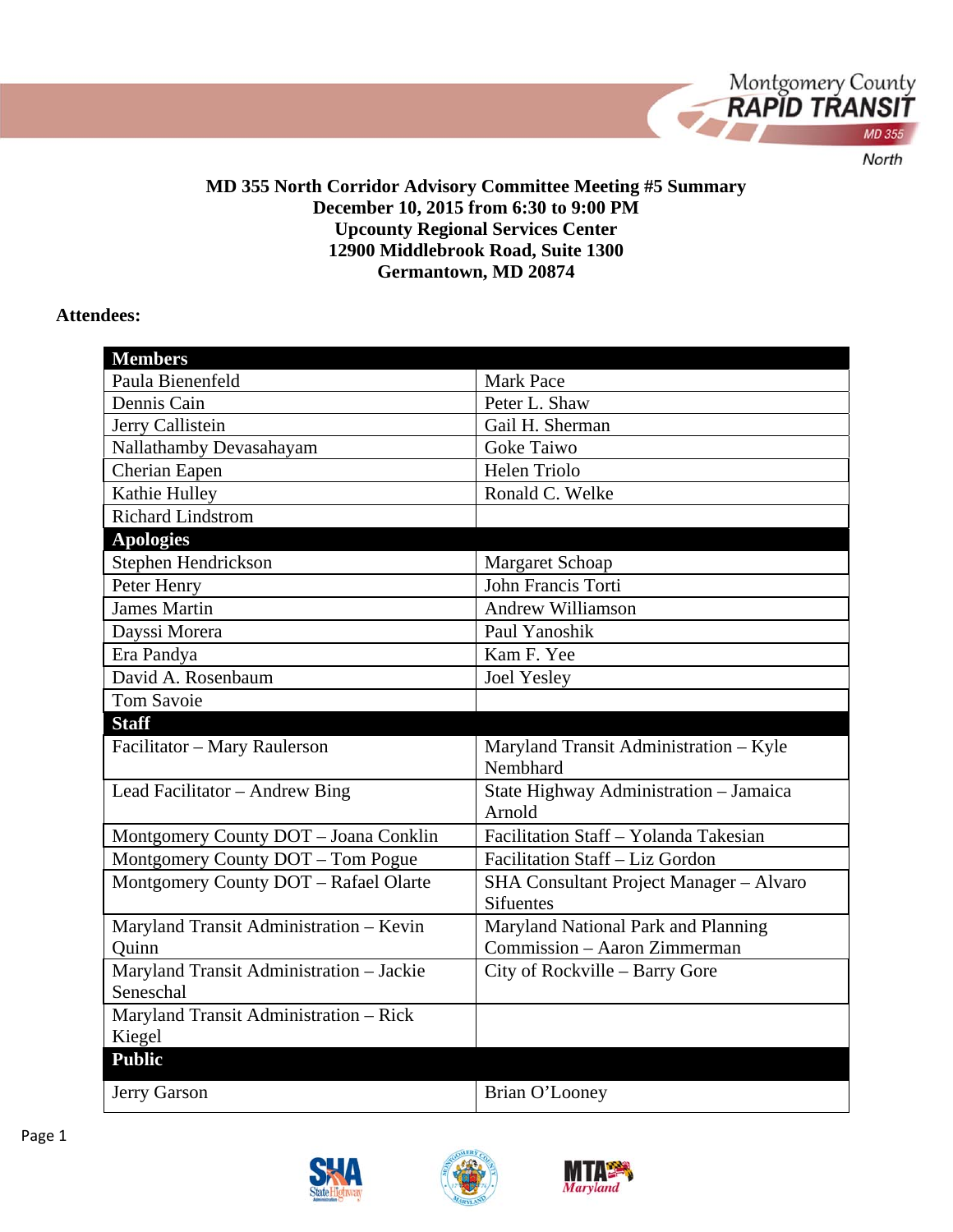

Handouts provided to CAC Members included:

- Agenda for CAC Meeting #5
- Presentation for CAC Meeting #5
- Summary of CAC Meeting #4
- Breakout exercise handout
- Additional binder dividers
- County Executive's recent remarks regarding economic development plan

Meeting materials and video of the meeting will be posted on the project website: *www.montgomerycountymd.gov/rts*

## **Introduction**

Facilitator Mary Raulerson welcomed attendees, introduced meeting content, and outlined the agenda.

# **BRT** Project Management Team Update

Kevin Quinn, the Director of Planning and Programming with the Maryland Transit Administration (MTA) introduced himself to the CAC members and described the role that MTA plays in the State of Maryland. Kevin explained the recent change in project management roles. Montgomery County Department of Transportation (MCDOT), the Maryland State Highway Administration (SHA), and MTA are still the project partners for this project, but MTA has replaced SHA as the lead agency. This is due to changes to the State's transportation program, with the changes to transit projects such as the proposed Purple Line and the proposed Baltimore Red Line, and additional highway projects added to SHA's program. He emphasized the consistency of the team members in terms of agency staff and consultant team; if anything, MTA is simply adding resources to the project, including Jackie Seneschal to help oversee the BRT projects and ensure consistency in how we are approaching BRT statewide and within Montgomery County, and Rick Kiegel as the Corridor Manager for MD 355.

*Question: Is MTA just taking the lead on this project, or will MTA be the eventual funding agency for the BRT project? Much of the project is planned for State roads.* 

*Response: The budget for this process has been shifted from SHA to MTA. As for actually operating any service that is implemented, we're in the very early planning stages and not ready to answer that question.* 

*Question: Are you a traffic engineer? Response: No. I'm a transit planner.* 





Montgomery County<br>**RAPID TRANSIT** 

North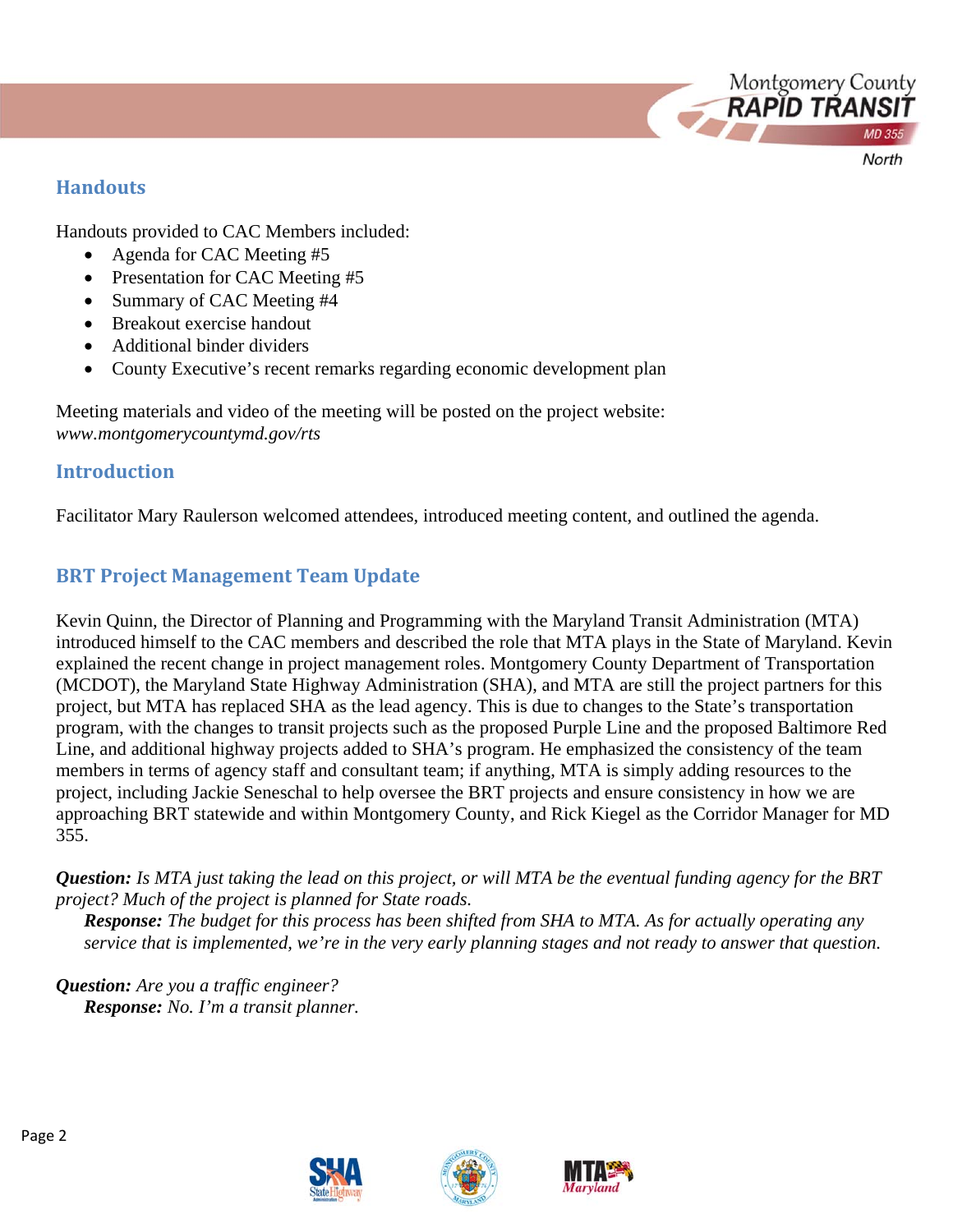

## **Clarification of County Executive Statement**

Joana Conklin explained the County Executive's recent statement to the press, particularly that he is not currently calling for the legislation to create a Montgomery County Transit Authority, or similar entity, though he does think that such an entity is necessary. He has asked MCDOT to continue the work on this BRT project with the State. He has also asked MCDOT to look into less expensive options that could be implemented more quickly to improve transit on the corridor, and perhaps a phased approach that identifies things that can be done before full implementation of BRT. Joana also clarified information from a recent Washington Post article that identified the project limits for MD 355 as being from Bethesda to Rockville. Joana stated that the facts in the article were incorrect and that the directive from the County Executive was to look at improvements from Bethesda to Clarksburg for short term options.

*Question: If there's no Montgomery County Transit Authority, who runs Ride On? Response: Ride On is actually a division of the Department of Transportation, like the traffic division, for example, and will continue to operate as a division of MCDOT. The Executive was talking about a separate Authority with its own funding source, similar to WMATA.* 

*Question: In terms of realizing the master plan, the Corridor Cities Transitway (CCT) was meant to serve Clarksburg. Now that the CCT is stalled, this BRT project as a substitute solution is not acceptable. Response: We're looking at both. We're still moving forward with Phase I of the CCT and the County supports the entire project (both Phases 1 and 2).* 

- *CAC Member Comment: Let's be realistic, there's no billion dollars for phase 1 of CCT, let alone phase 2. Response: The state does have 80 million dollars allocated for the CCT. Just a few weeks ago, we completed 30% design and we intend to take it to 100% design. Though you are right, it's not funded for construction. We're committed to taking a look at the design and looking at right-of-way and construction costs to get it to fundable levels.*
- *Question: You said that the CCT is 30% designed. Can you put the 30% plans on the website? Response: Traditionally we've never released plans at the draft stages. And it could give an advantage to certain teams that may bid on the contract.*
- *Question: These aren't private documents, we pay for them, and the public would be interested. Response: We will be having a public hearing on our environmental document.*
- *Question: So you have environmental documents? Can you share those? Response: We can't share those until they're approved by FTA and released for public review. Response: We'll get back to you on how best to share the documents.*

# **Project Process and Schedule**

Jackie Seneschal addressed how her task for the evening was to put what we are currently doing in the context of the ongoing planning process. She explained that the current process we are working under presumes that





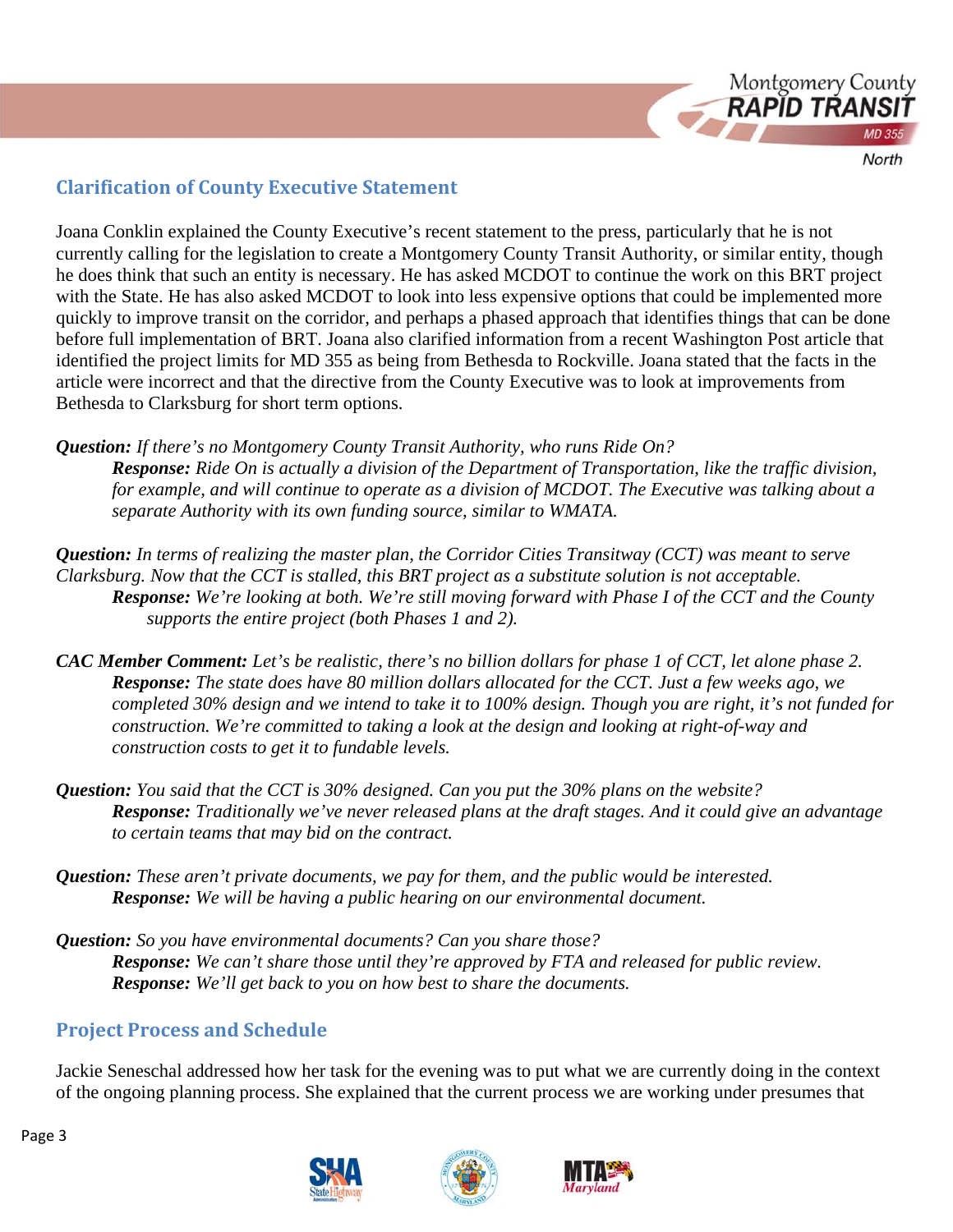

some portion of the BRT project will be eligible for funding through the Federal Transit Administration (FTA), so the project team has sought to create a process consistent with the FTA guidelines that will lay the groundwork for the State and Federal environmental processes.

An important difference between the FTA and the Federal Highway Administration (FHWA) process is that the FTA process only allows a project to be in the project development phase for two years. Project development is the phase where the environmental documentation and 30% drawings are completed. The CCT hasn't officially entered into that process. The CAC is currently going through a process to select a Locally Preferred Alternative (LPA) that would then be evaluated under the federal environmental review process. The federal process could ask a future project team to examine options beyond this locally preferred alternative.

Jackie introduced a flowchart showing the activities the planning process is currently engaged in. The team is finalizing a Draft Preliminary Purpose and Need document to release to CAC members for review.

*CAC Member Comment: You keep using NEPA language, but this isn't a NEPA process at all. My advice is to stop using NEPA language because it's extremely misleading. This is not a purpose and need document. There hasn't been any scoping. Please replace "Purpose and Need" with some descriptive language that describes what this document actually is.* 

*Response: We have referred to this consistently as a preliminary purpose and need document, not a formal NEPA purpose and need document. It does however include some information that will be useful in the formal environmental process.* 

Ms. Seneschal explained that the project team will give CAC members a chance to comment on this document, and the project team will address those comments before it is shown to the wider public. This document will also include Goals of the Project that the State has developed with Montgomery County. During this meeting CAC members are being asked to further educate the team with their knowledge of the corridor and how BRT might be accommodated in the corridor.

The team is working toward selecting alternatives that will be retained for detailed study (ARDS). These alternatives will include a no build alternative, a Transportation System Management alternative, as well as reasonable and feasible BRT concepts. The whole process for which the project is currently funded will work toward answering the question of what concepts are reasonable and feasible and worthy of further study. The flowchart only shows what we are currently funded for leading to the selection of ARDS.

A milestone schedule of the overall process was explained. Milestones in color are the ones that we are currently funded for; milestones in tan are not yet funded. According to the schedule we would be able to get to an LPA in early 2019.

*Question: On your prior slide, you talk about identifying funding. How will that happen? Is it certain? Response: It is by no means certain. It will involve conversations between the State and the County. Ultimately funding for any capital project is the decision of elected officials.* 

*Question: You say that "we" will select a locally preferred alternative; who is we?* 



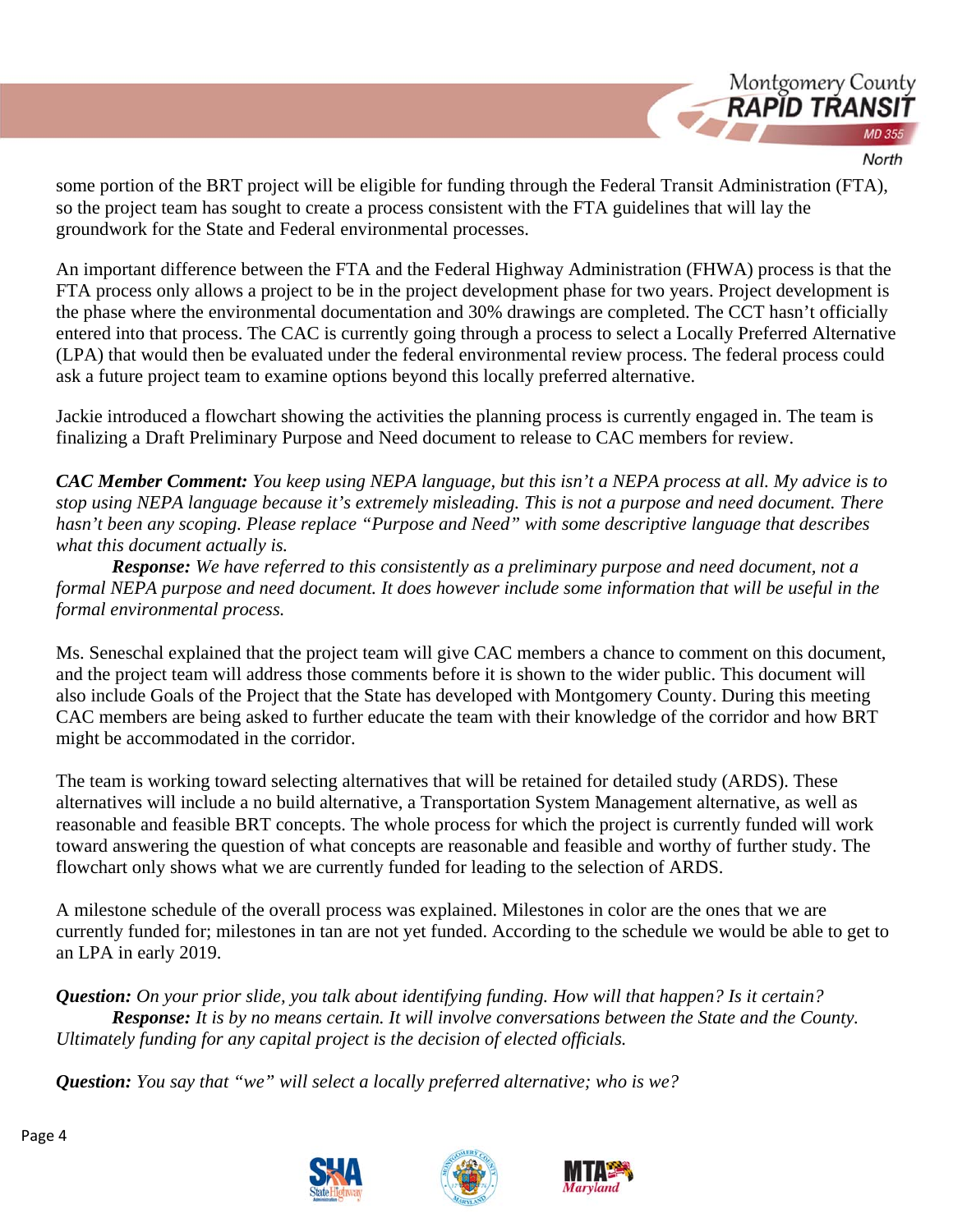

*Response: That will be a decision made between appropriate officials at Montgomery County DOT and MDOT. Additionally, it may go through County Council, depending on how it gets funded.* 

### *Question: So the advisory group has no role?*

*Response: The advisory group will provide advice, and that will be important, but the final decision will be from officials.* 

*CAC Member Comment:* A CAC member requested that all present staff introduce themselves. *Response: Staff introduced themselves.* 

# **Goals & Objectives / Preliminary Purpose and Need**

Rick Kiegel introduced the Preliminary Purpose and Need document. The purpose of the presentation was to recap the members on some of the work that was done in CAC Meetings #2 and #3 and how that information helped shape the Preliminary Purpose and Need Document and the Goals and Objectives for the corridor. In meeting #2, a main topic of discussion was needs and values. The presentation included images of the "rating" from that meeting, and members' comments on needs and values. Those comments were aggregated with comments from other agencies to develop goals and objectives. In meeting #3 we introduced the purpose and need language of the project to the CAC members.

Rick mentioned that the work that we are doing is developed from a whole variety of sources, including the CACs and several other organizations. These different sources have helped us define the purpose and need and goals and objectives for the project that will ultimately lead to measures of effectiveness.

## *Question: What are the measures of effectiveness?*

*Response: We have developed a preliminary list but are not final yet. The county developed some preliminary measures of effectiveness and presented those to the RTS Steering Committee so you can find those on the Montgomery County website (montgomerycountymd.gov/rts). However since those were developed by the County we are now going through a process with the State to determine what measures we can actually quantify and when.* 

*Question: Can you provide us with a specific example of a measure of effectiveness?* 

*Response: For example, ridership. How many people would be using the system comparing this alternative to the other alternatives? Property impacts; how many properties will be impacted for this alternative compared to the other alternatives? We will come back to you before we go to the public with a list of what those measures will be.* 

*Question: Will the measures of effectiveness change before they go out to the public after we have had a chance to review?* 

*Response: Jackie responded that she would imagine there may be some changes. One of the things we get from the CAC is an understanding of how we need to communicate with the public.* 





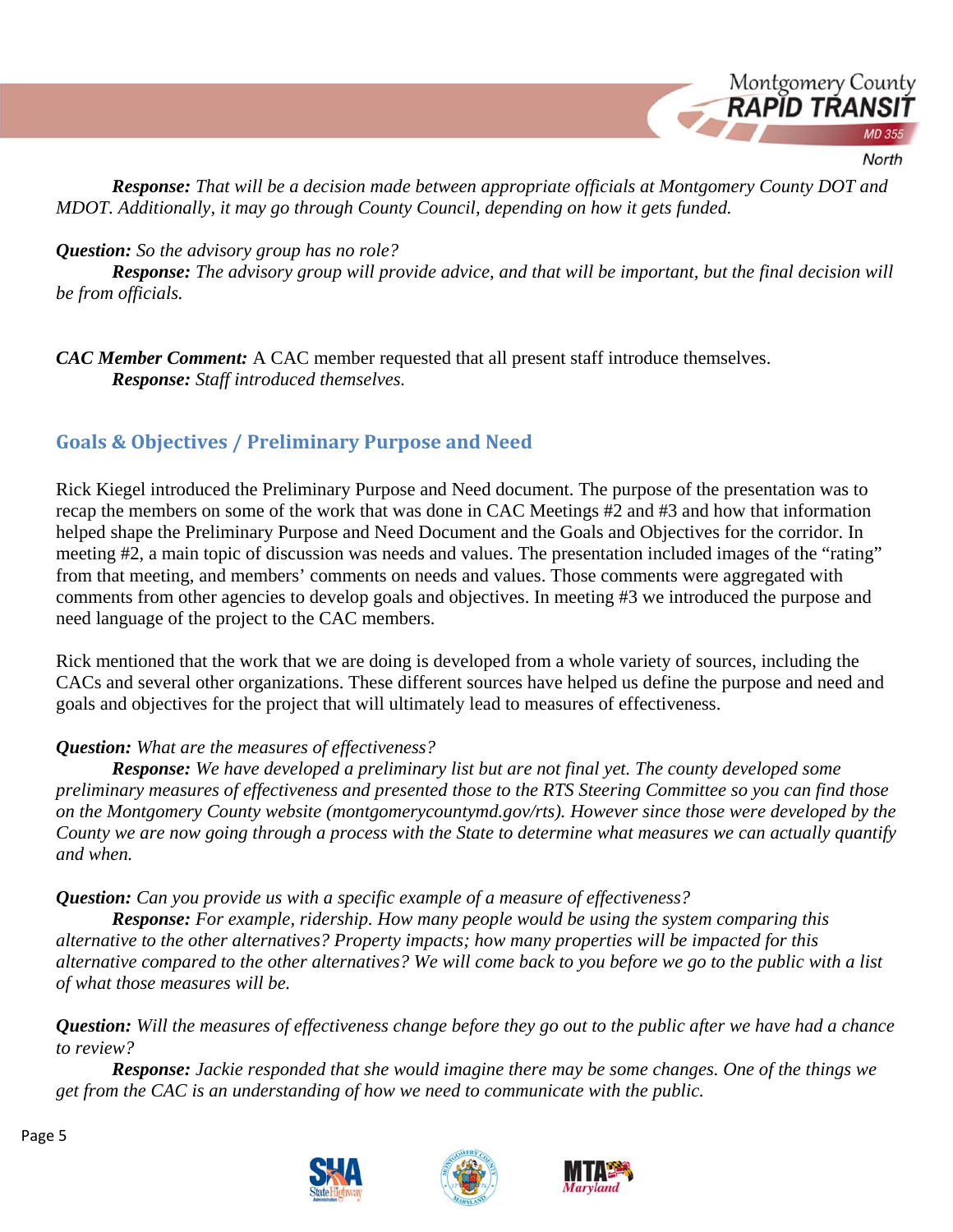

*Question: Are you taking into consideration M-83 as part of the no-build network? Response: Yes, M-83 is in the Financially Constrained Long Range Transportation Plan (CLRP) and this is the no-build network that we will be using to compare alternatives.* 

*CAC Member Comment: M-83 is not a new road. It is the completion of a little bit of a road. We have both ends but no middle.* 

*Question: Do you know why the MD 355 BRT goes into Clarksburg? Why is it in the Master Plan? Response from CAC Member: The original plan had the BRT ending at Shakespeare Boulevard. It took testimony before the County Council to extend the limit of the BRT since the public has no faith that CCT will ever be done.* 

## *CAC Member Comment: The County is using BRT as a pretext to not build the transportation infrastructure.*

Rick emphasized that the preliminary purpose and need is a working document, and changes will be made based on CAC member comments before it's presented to the wider public. The project team seeks to compare the different concept alternatives to one another based on the project needs. A current project focus is developing quantifiable goals and objectives, along with quantitative measures of effectiveness for each of the needs, to make this comparison.

The first goal introduced was improving quality of transit service and the objectives under that goal. The second goal looks at what does the transit system do to enhance the quality of life. The third is related to multimodal opportunities and where we can provide better choices to those that ride transit. Another goal is to develop transit services that support master planned development, thinking about the needs of the future. The last goal is related to sustainability and cost effectiveness.

The Preliminary Purpose and Need document is being written in the same format as the NEPA purpose and need so that the process can be as efficient as possible, finding ways to use a lot of the work in the current project phase for the formal environmental process. Rick said that later in the week of 12/14 or the week of 12/21, that document will be shared with the CAC members with comments from the CAC members due before the end of January.

*Question: In a real NEPA process you receive comments on a document, and all of those comments must be presented publicly and addressed. Are you going to do that with this document?* 

*Response: Not with this document. This is a living document, a working document. Once you get into a formal NEPA process, then you have to record all of the comments in that way.* 

*Question: I would like to see everyone's comments. Can't you just send us a comment matrix so we can see everyone's comments at once?* 

*Response: Yes, we can do that for the CAC members' comments.* 





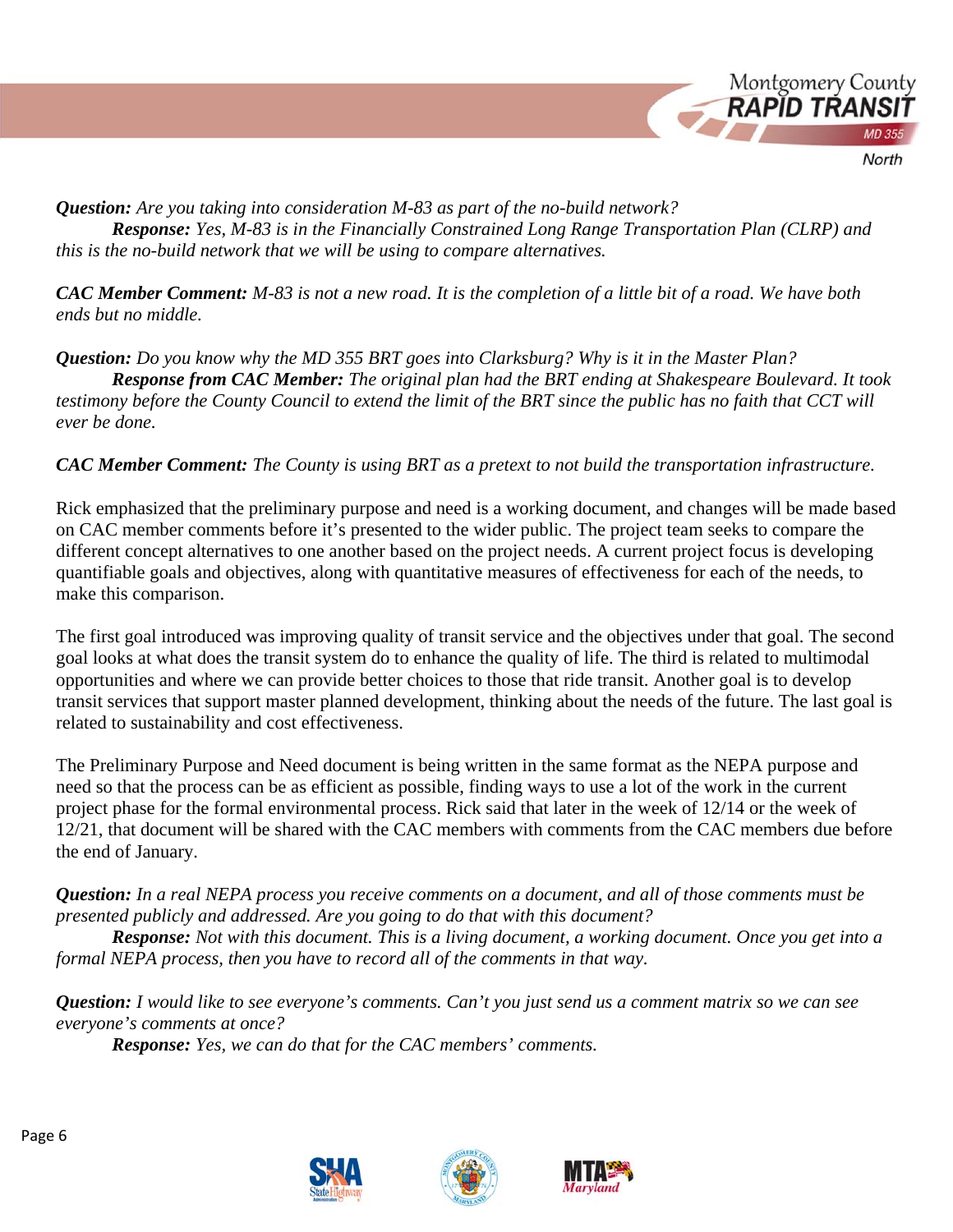

*CAC Member Comment: This process is totally different than NEPA, and the "need" identified would in that process be something like "we need some kind of transit to accommodate future traffic in the corridor," it wouldn't be like in this process, where the purpose is identified as building BRT.* 

*Response: We're going to continue with this preliminary purpose and need, and get your comments. It will function as a guiding document for comparing alternatives.* 

## **Conceptual Alternatives Development**

Alvaro Sifuentes described how the development of the Preliminary Purpose and Need and CAC member input on the document are critical milestones to begin the development of the conceptual alternatives. A conceptual alternative has to be defined from Bethesda to Clarksburg and is comprised of three elements. The running way, station locations and the service plan. The running way describes the physical location of the BRT and the interaction with the surrounding environment. The station locations identify the specific location of BRT stops. Finally the service plan describes the operational characteristics of the BRT including (headways/service frequencies, hours of service, and bus routing)

## **RUNNINGWAY**

At CAC meeting #3 a series of running way options was introduced. The different options are not meant to be applied from beginning to end, but are meant to be mixed and matched along the corridor. Not every option is appropriate for every segment of the MD 355 corridor. The considerations for the different running way options deal with the different tradeoffs between them related to the operation of the BRT, traffic, visibility, connectivity and impacts associated with the different options.

## **BRT in Mixed Traffic**

BRT under this option would operate in mixed traffic with all traffic on the road operating within the existing roadway footprint. The BRT would be subject to the same delay and congestion experienced on the roadway. This BRT option could include enhanced transit features such as fewer stops and minor operating improvements like transit signal priority (TSP).

## **BRT Queue Jump Lanes**

BRT under this option would also operate in mixed traffic with all other vehicles on the road within the existing roadway footprint. This option would however include BRT queue jumps at intersections where feasible. The BRT queue jump lane would allow the BRT to get in the front of the queue and, through a protected signal phase, getting ahead of all other vehicles still waiting at the signal. This BRT option could also include enhanced transit with limited stops and minor facility improvements such as TSP.

#### **Reversible / Bi-Directional Dedicated BRT Lane**

This option would provide a lane dedicated to the BRT. The difference between the two options is the way the BRT operates. Under a reversible BRT lane, directionality of the dedicated BRT lane would be





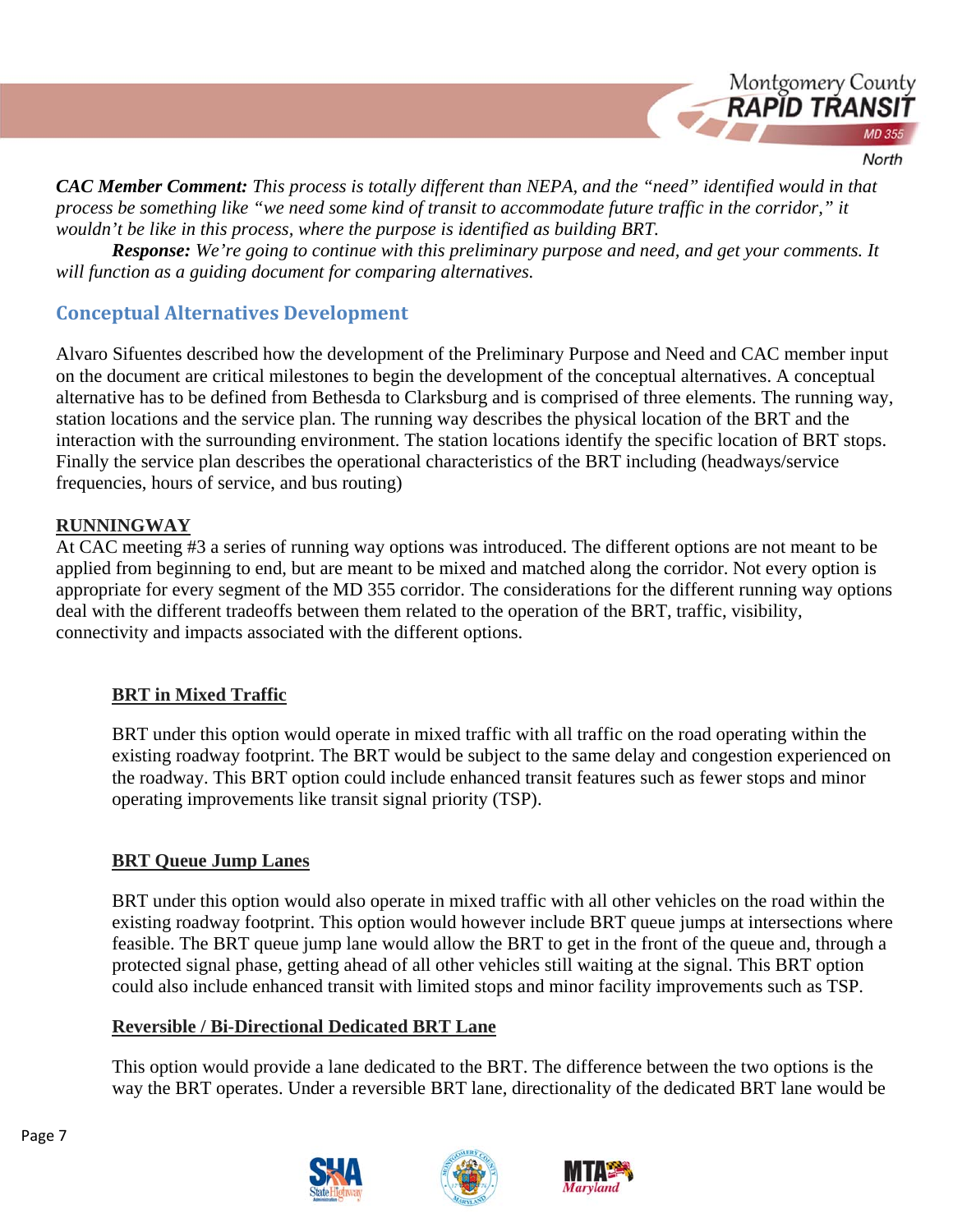

determined by peak hour demand. Peak direction BRT buses in the one-way reversible lane would stop at new BRT stations, while off-peak direction BRT buses will operate in mixed traffic and could use existing bus stops retrofitted for BRT. The bi-directional dedicated BRT lane would serve BRT buses traveling in both directions. What is necessary to meet that operational characteristic is a passing zone located every so often. The dedicated lane can be achieved via an additional lane or repurposing of an existing travel lane.

#### **Dedicated Median BRT Lanes**

Under this option, BRT buses would operate in dedicated lanes located in the median. This option would provide the highest level of service compared with other BRT options since the BRT would operate in the median. However by being in the median, left turn movements would only occur at signalized intersection or under a protected movement. Many of the existing mid-block crossings along MD 355 would need to be closed and the movements relocated to the nearest signalized intersection. The dedicated lanes can be achieved via additional lanes or repurposing of existing travel lanes.

#### **Dedicated Curb BRT Lanes**

Under this option, BRT buses would operate in dedicated lanes located curbside. Since the dedicated lanes are on the outside near to the curb, these lanes would have to be shared with local buses and all right turn movements to and from MD 355. This reduces the efficiency of the BRT travel times. The dedicated lanes can be achieved via additional lanes or repurposing of existing travel lanes.

## **STATION LOCATION**

The second component of an alternative is the station location. The project began with the station locations as identified in the Countywide Transit Corridors Functional Master Plan but has since made revisions based on input from the Cities of Rockville and Gaithersburg. The considerations for the location of the station include the adjacent land use, proposed development, ease of access and connectivity to existing and proposed transit service. A few pictures of both median and curb stations were presented.

#### **OPERATIONS PLAN**

The third and final component of an alternative is the service or operations plan. This plan discusses the bus routings and spurs the bus may take to serve a specific area, the transfer points to existing and proposed transit service, and the headway or frequency of the buses at particular point along the corridor. A sample operations plan was presented for discussion purposes.

*Question: Are these real photos in your presentation? None of them have any cars in them. Are they photoshopped?* 

*Response: They're real photos except for the few that are identified as concepts in their caption.* 



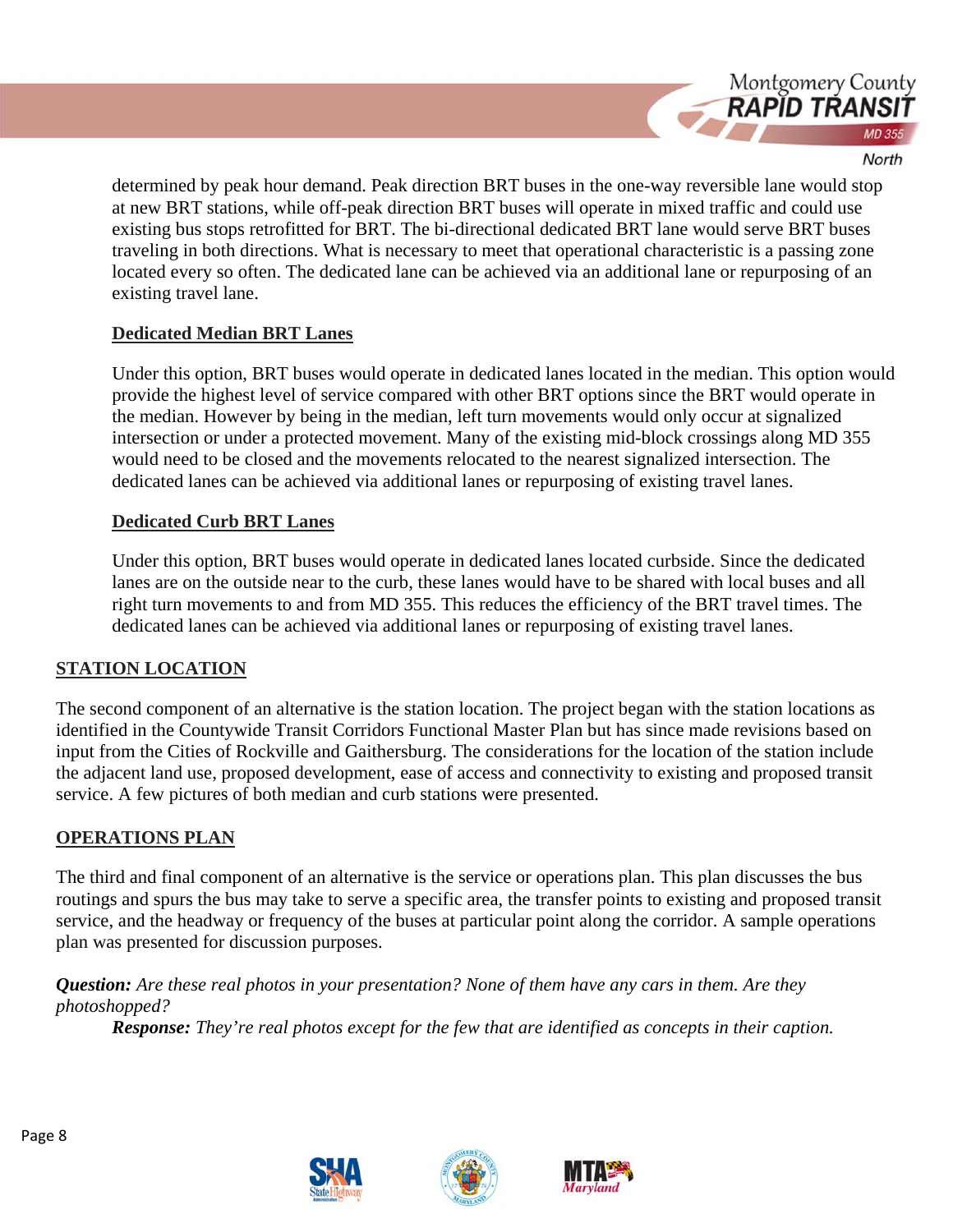

# **Breakout Exercise**

The CAC members broke into groups based on their stated area of interest to look in-depth at opportunities and challenges of accommodating BRT on specific geographic sections of the corridor. One group looked at the section of MD 355 through Rockville Town Center, from Edmonston Drive to Mannakee Street. The other group looked at the section of MD 355 from Shakespeare Boulevard to Redgrave Place.

Each group designated a recorder and reporter to present their discussion to the wider group of CAC members. The groups were asked to consider questions related to the general topic areas of running way types; station locations; and service and operations.

The CAC members were instructed that the purpose of the breakout sessions is to receive individual feedback, comments, concerns and ideas and to allow the CAC members to dialogue with each other. The purpose is not to seek consensus or agreement on any ideas shared by fellow CAC members.

# **Breakout Exercise Group Report‐Out**

#### **SECTION 3 ‐ SHAKESPEARE BOULEVARD TO REDGRAVE PLACE**

The group that focused on the segment of MD 355 from Shakespeare Boulevard to Redgrave Place reported the following highlights from their discussion to the wider group:

- On the subject of running way type, the preference among some participants was for a two lane medianrunning BRT, but the group noted that this option comes with the largest right of way impacts of the running way types presented.
	- o From Shakespeare Boulevard to Ridge Road, the number of lanes on MD 355 drops from six to two, so that is the source of the concern regarding right of way impacts.
	- o The group's preference for a two lane median running BRT in their segment was further clarified with "where feasible."
	- o During later phases of the project, the group felt that the team should look at the impact of two lane median BRT on properties, especially where right of way is constrained.
	- o The intent on MD 355 north of Shakespeare Boulevard was never for a particular BRT running way type, because the original plan had the BRT service ending at Shakespeare Boulevard, with every third bus going up to Clarksburg in mixed traffic, as a way to connect Clarksburg to the BRT service.
	- o Group members had concerns about the impact on pedestrian crossings of a wide running way type.
- On the subject of station locations, surroundings and access, the group had concerns about the planned terminus at Redgrave Place. Articulated buses needing to turn around or wait might be hard to fit.
	- o One alternate recommendation was to locate the terminus elsewhere, perhaps close to the Exit 18 interchange with 270.
	- o Substantial parking supply should be provided at the terminus station because it's possible that traffic from 270 may want to park and transfer to the BRT service.





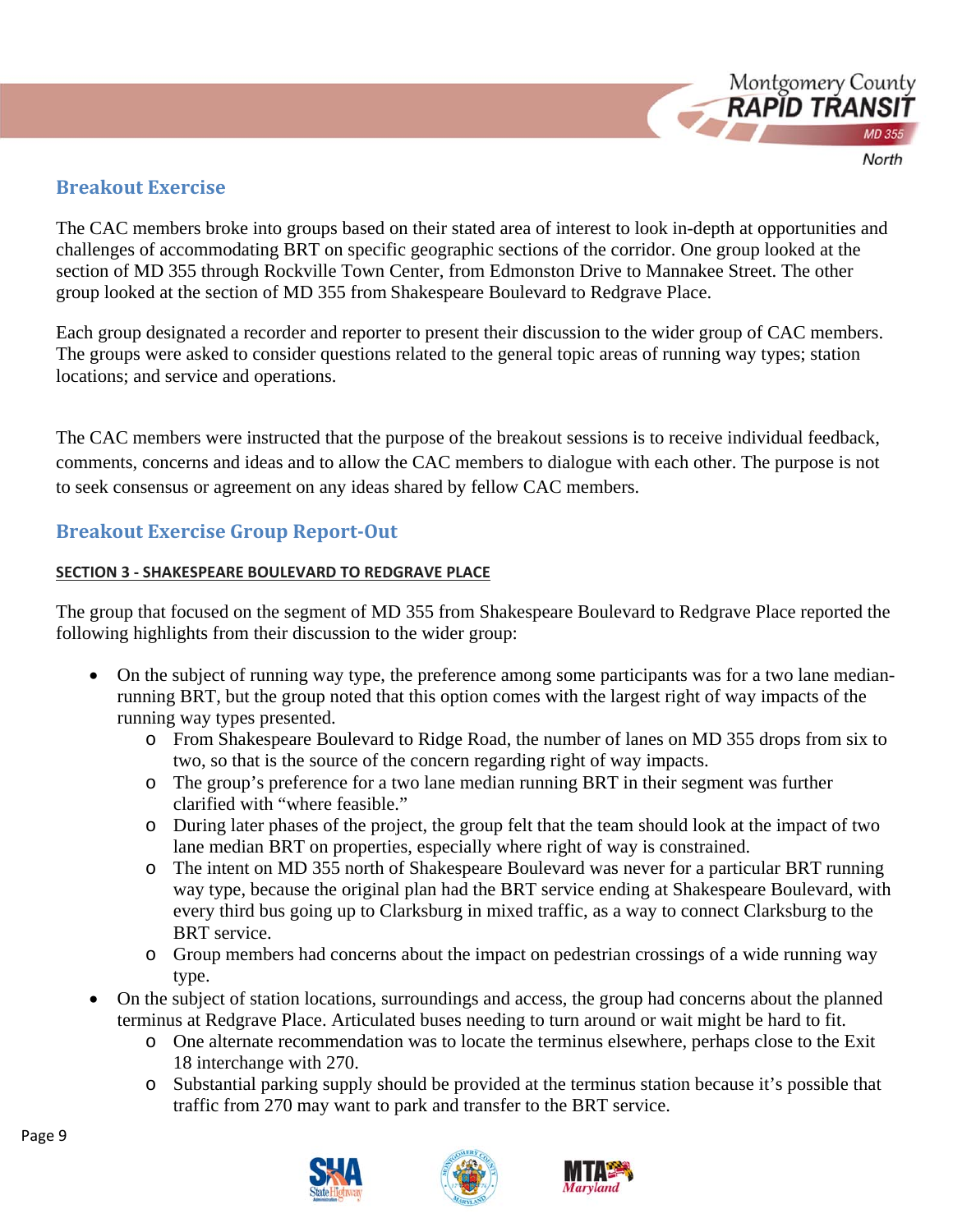

- o The group agreed that a station at MD 355 and Shakespeare Boulevard is necessary. However, efforts should be made to accommodate more parking.
	- That particular area has a lot of economically challenged people nearby who could be well served by the BRT.
- o Feeder bus service will be important for people from surrounding areas to access the BRT.
- On the subject of service and operations, the group suggested considering alternate routes north of Ridge Road, such as Observation Drive, which would connect the BRT to the CCT, and wouldn't require widening 355. The other alternate was to provide an alignment east of MD 355 through Ridge Road and use Snowden Farm Parkway and Mid County Highway and terminate on the west side of I-270 at the outlet mall.
	- o Going over 270 to the proposed outlet mall could be useful, and would provide parking.
	- o Headways should be good and service should be 24 hours.
	- o Perhaps smaller buses could be used for off peak.
	- o Peak service should connect well to Metro.

#### **SECTION 1 ‐ EDMONSTON DRIVE TO MANNAKEE STREET**

The group that discussed the segment of MD 355 between Edmonston Drive and Mannakee Street reported to the wider group the following highlights from their discussion:

- On the subject of running way type, the discussion focused on Rockville Town Center to Montgomery College's Rockville Campus.
	- o The group noted that the confluence of Metro, MD 355 BRT, and Veirs Mill BRT suggested the area should be designed to serve as a transit hub.
	- o The group noted that the area is very "landlocked" and constrained from a right of way/space standpoint.
	- o The group discussed queue jumps, dedicated and reversible BRT lanes to accommodate BRT service within the constrained corridor.
	- o The group discussed re-assigning lanes for the peak periods to BRT and HOV.
	- o Stone Street was suggested as an alternate to MD 355 as a route for the BRT through this area.
- On the subject of station locations, surroundings and access, the group focused on providing pedestrian access to BRT within the Town Center.
	- o Would it be possible to use campus space and local roads to form a "loop" that prioritized BRT traffic from both MD 355 and Veirs Mill?
	- o Neighborhood redevelopment and the land use change of the linear parking lot adjacent to the Metro station were discussed.
	- o Space constraint was the biggest challenge in this area.
	- o There will be some "pain" to advance any attractive and useful BRT service.
- On the subject of service and operations, the group envisioned an all-day service. The group suggested headways of four to six minutes in rush hour, of less than ten minutes for middle parts of the day, with maximum headways of around 12 minutes in the evenings, to make the service attractive.
	- o One fare card should be able to be used across all transit services in the area.
	- o On all subjects, the group focused on tradeoffs.